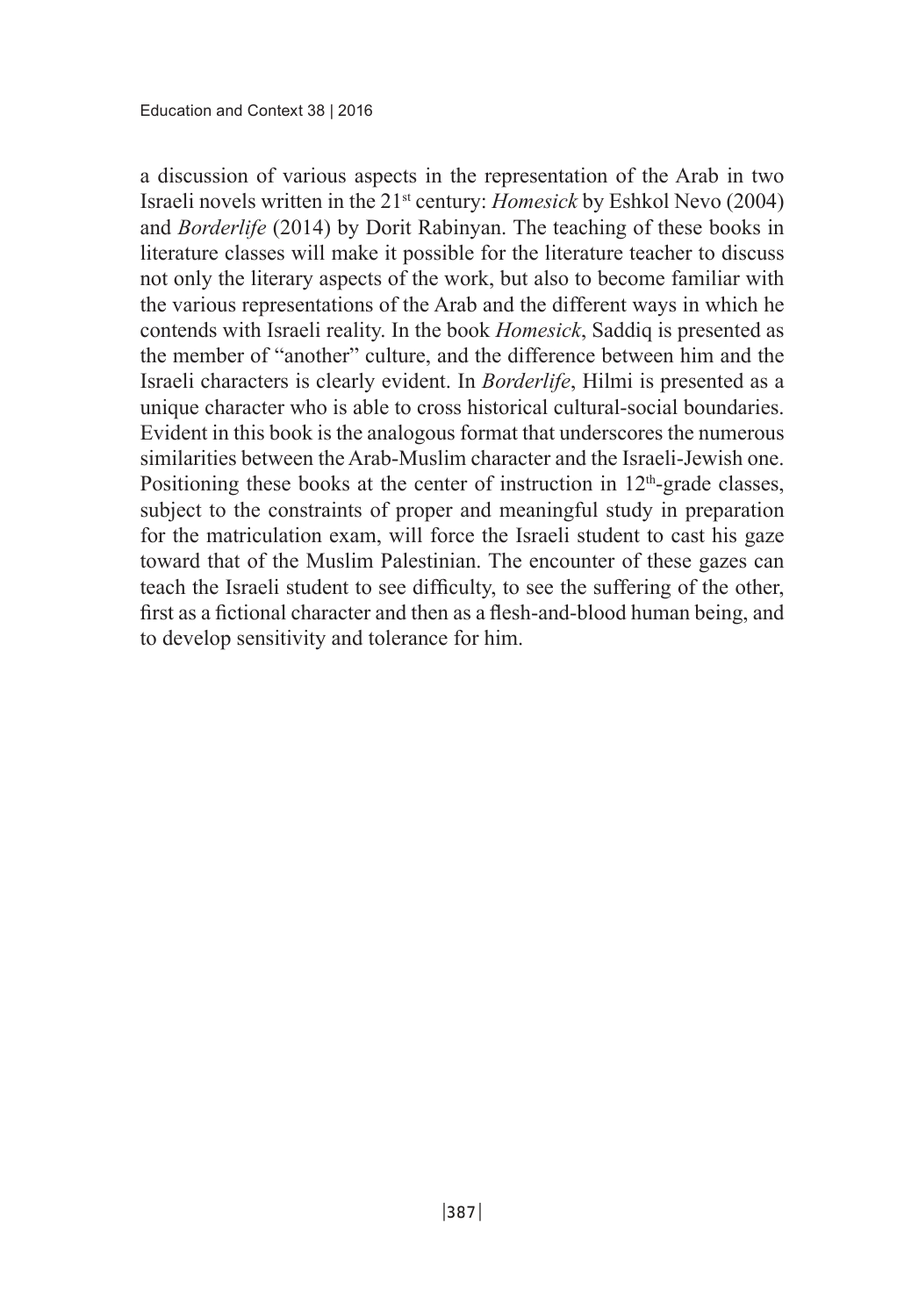teachers in Israel and the role that Israeli training institutions play in its development. It calls for further research into the way number sense can be. better incorporated into training programs, leading to the improvement of future pupils' understanding of math.

# **Heterogeneity as opposed to homogeneity in Devora Omer's youth literature**

## **Shikhmanter Rima**

Devora Omer (1932-2013) was one of the most successful and respected Israeli authors for children and teens, publishing more than 100 books in her five decades of writing. This article will focus on the novels Omer wrote for teens published in the 1960s and 1970s, and through them will explore the in-depth structure typical of her books. All the books present a plot in which the protagonists, who come from the margins of society, become part of the center of Israeli society. Although at the start, the protagonists have an alternative view of Israeli reality, as the plot progresses, they adapt their perspective to the hegemonic one, and at the same time shed their marginal features to become an integral part of the Israeli collective. Consequently, Omer's books move between presenting Israeli society as both diverse and uniform and united. Through the plot in them, the books resolve the tension that characterized Israel's self-perception in the 1960s and 1970s, and at the same time present Israeli society as a uniform, nationalist, heterogeneous, democratic and liberal society.

## Teaching literature to educate against racism

#### **Esti Adivi Shoshan**

"Literature against racism" is the title given to a special study day for teachers of literature and the social sciences during the 2016 Passover break. On that day, an appeal was sent out to use the literary texts taught in literature classes as a means to discuss racism, and in particular how I straeli society relates to the image of the Arab. In this article, I will propose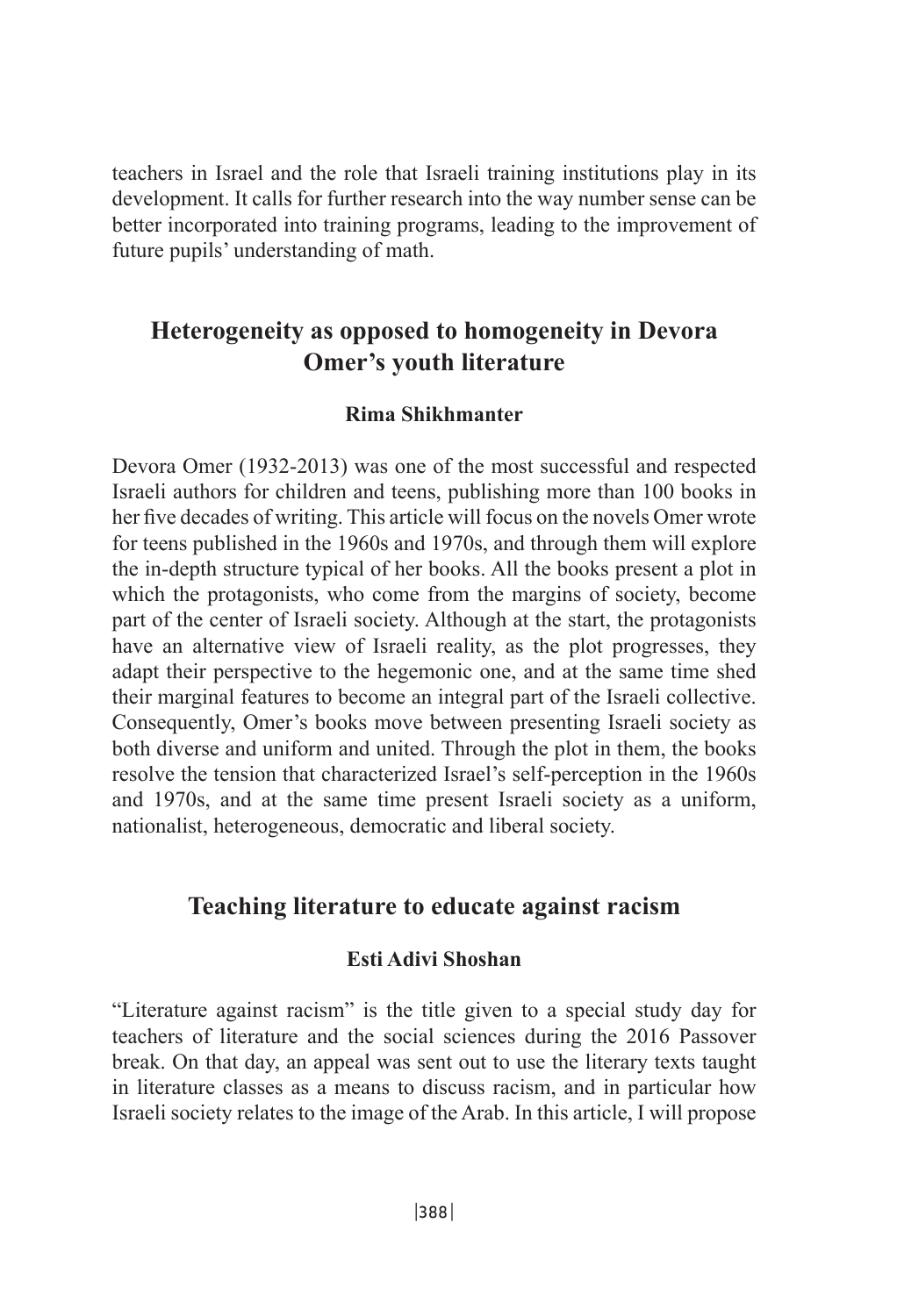the student-teachers regarding the subject matter and learning behavioral norms. It covers the four years of training, as well as the first five years after completion of studies when the graduates began to teach. The results were placed on a scale ranging from 'deep' active learning to 'superficial' passive learning. The findings of this study indicate that a majority of the participants hold varying, and even contradictory perceptions regarding the subject matter and learning behavioral norms, and only a few participants had one coherent perception of learning in each of the areas of learning. The findings of this study indicate that most of the participants had a perception of learning that requires involvement in at least one of the areas of learning studied. It can then be recommended that teacher-training programs assist the students in identifying and characterizing the perception of 'deep' the expand they hold, and then to investigate how they may expand the perception of learning that requires involvement into additional areas of learning.

# **Number sense among elementary school teachers and ISENET SET IS SENIOR SENIOR SENIOR SENIOR SERVICE SENIOR SENIOR SENIOR SERVICE SERVICE SERVICE SERVICE SERVICE SERVICE SERVICE SERVICE SERVICE SERVICE SERVICE SERVICE SERVICE SERVICE SERVICE SERVICE SERVICE SERVICE SERVIC**

## **Tom Sivan**

The development of a number sense is one of the main goals of elementary school mathematical education, as indicated by current research and curricula. This study focuses on a number sense among elementary school math teachers and senior B.Ed. students in Israel. Data was obtained from a number-sense questionnaire and a written computation questionnaire adapted from previous international studies, followed by interviews regarding professional training and its contribution to number sense. The results obtained reveal that the B.Ed. students demonstrate a limited number sense. Among elementary school math teachers, two distinct groups were found: One group showed similar characteristics of a limited number sense, and the second group demonstrated a well-developed number sense. Members of the latter group described themselves as having been proficient in math from early childhood, and felt that their professional training had little or nothing to do with their mathematical abilities. This is a limited and preliminary study into number sense among elementary school math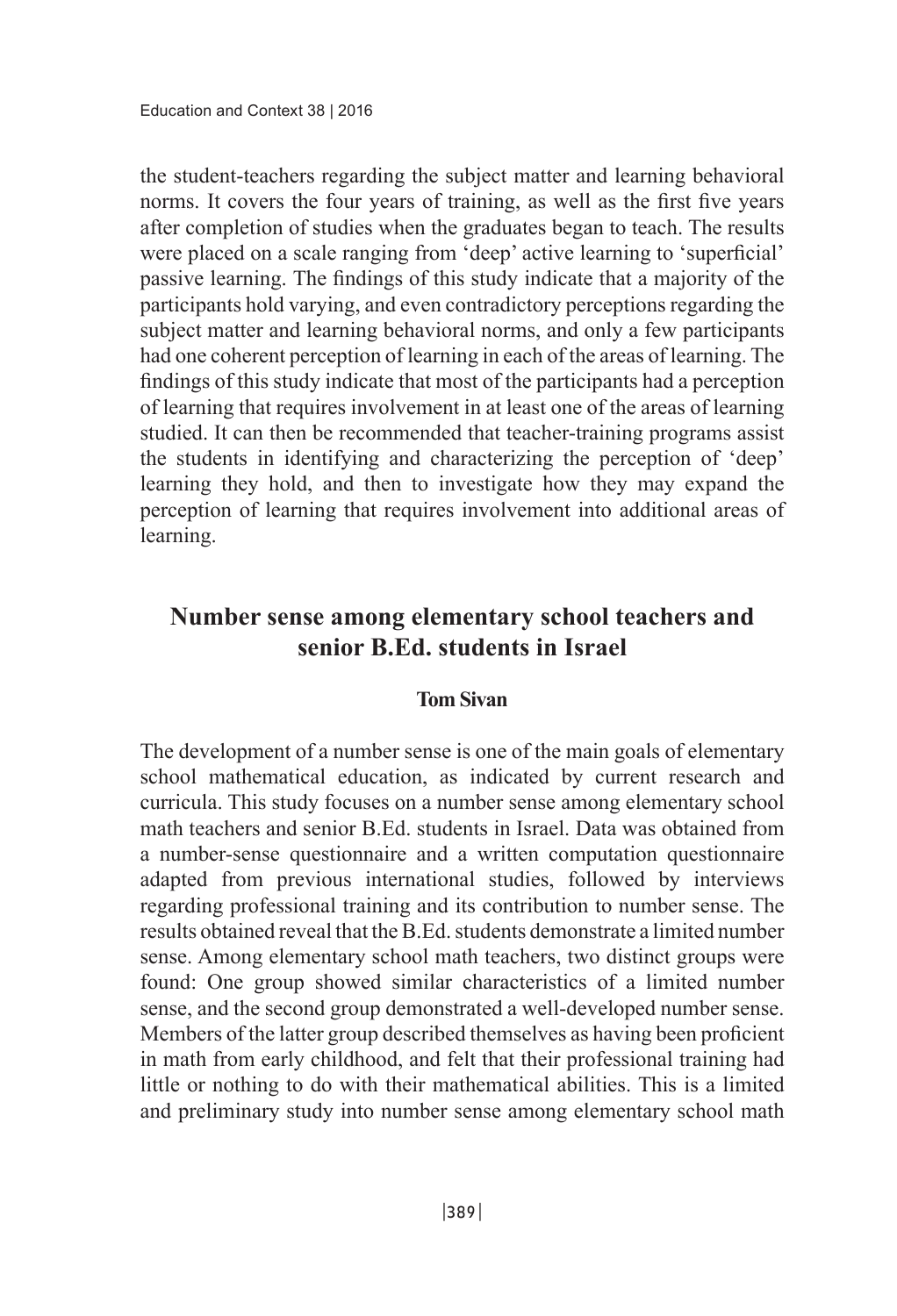# Is there remedial instruction for children with reading disabilities in **Israel?**

## **Michal Sadan, Lavee Artman**

According to the Pedagogical Administration, the acquisition of reading is primarily based on the mastery of the alphabetical model. Thus, early reading instruction should be based on the explicit learning and practice of both phonological awareness and grapheme-to-phoneme decoding. This policy assumes that these instructional components are necessary and sufficient for later development, when the advanced reader takes the lexical route to decoding written words which replaces the former sublexical course. This developmental transition is assumed to occur thanks to repeated exposure to written texts, lexical analogies and the natural development of morphological knowledge. According to the Pedagogical Administration's policy, remedial instruction should involve more intensive exposure to phonological-awareness tasks, and strengthen decoding skills. In other words, remedial instruction essentially differs from the phonetic instruction of reading in terms of quantity, but not quality. This article offers both theoretical and empirical criticism of this policy. In addition, we propose a new framework for the implementation of remedial instruction for struggling readers. This remedial framework is specifically adjusted to a Semitic language such as Hebrew in which morphemic structures dominate the decoding of written words. These instructional frameworks address the four elements of remedial intervention: units. practice, differentiation and mode.

# **Identifying learning perceptions in various areas of the learning as a possible tool in teacher training**

## **Gilat** Katz

The goal of this study is to examine over a period of nine years the learning perceptions of student-teachers trained to teach Jewish studies in non-religious public high schools. The study examined the perceptions of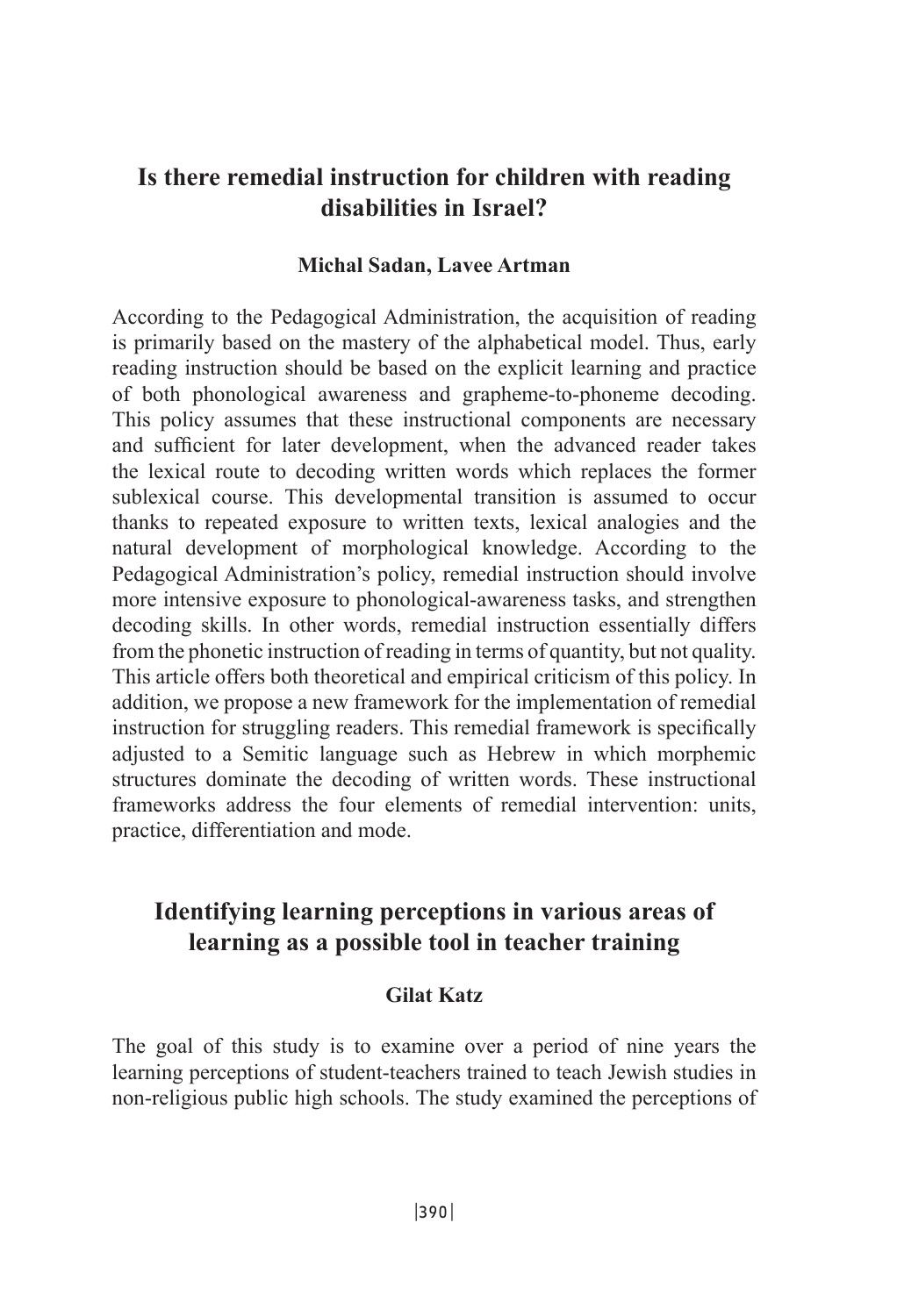to develop their own activities for finding a common denominator of fractions and show them their mistakes and misconceptions, from the preparation of the activity to the extent to which they make use of the least common denominator. The activity shows that the pre-service mathematics teachers have difficulty making the transition from finding a common denominator of fractions to a similar activity in algebraic fractions, and some of them are unable to distinguish between sufficient and necessary .conditions

# **The effect of dormitories on the values and emotional intelligence** of students – A case study

## Nitza Davidovich, Dan Soen, Havatzelet Lerner, **Rosenzweig Elisheva**

This study examined the effect of dormitories in Israel on the values and development of emotional intelligence of its students compared to students studying in non-dormitory schools. The dormitory school is essentially characterized by the collective values that were typical of Israeli society during most of its existence up until the 1990s. Consequently, in view of the fact that the current Zeitgeist in Israel leans towards individualism, one might expect that the dormitory and its values would be considered old fashioned and no longer relevant for today's students. However, surprisingly enough, this study found just the opposite, that not only was the dormitory found to be significantly impactful on the students' values and emotional intelligence, but that it was also a personal and attractive choice on the part of young people that felt that they benefited significantly from it. Thus, it can be said that the dormitory and its values were found to stand the test of time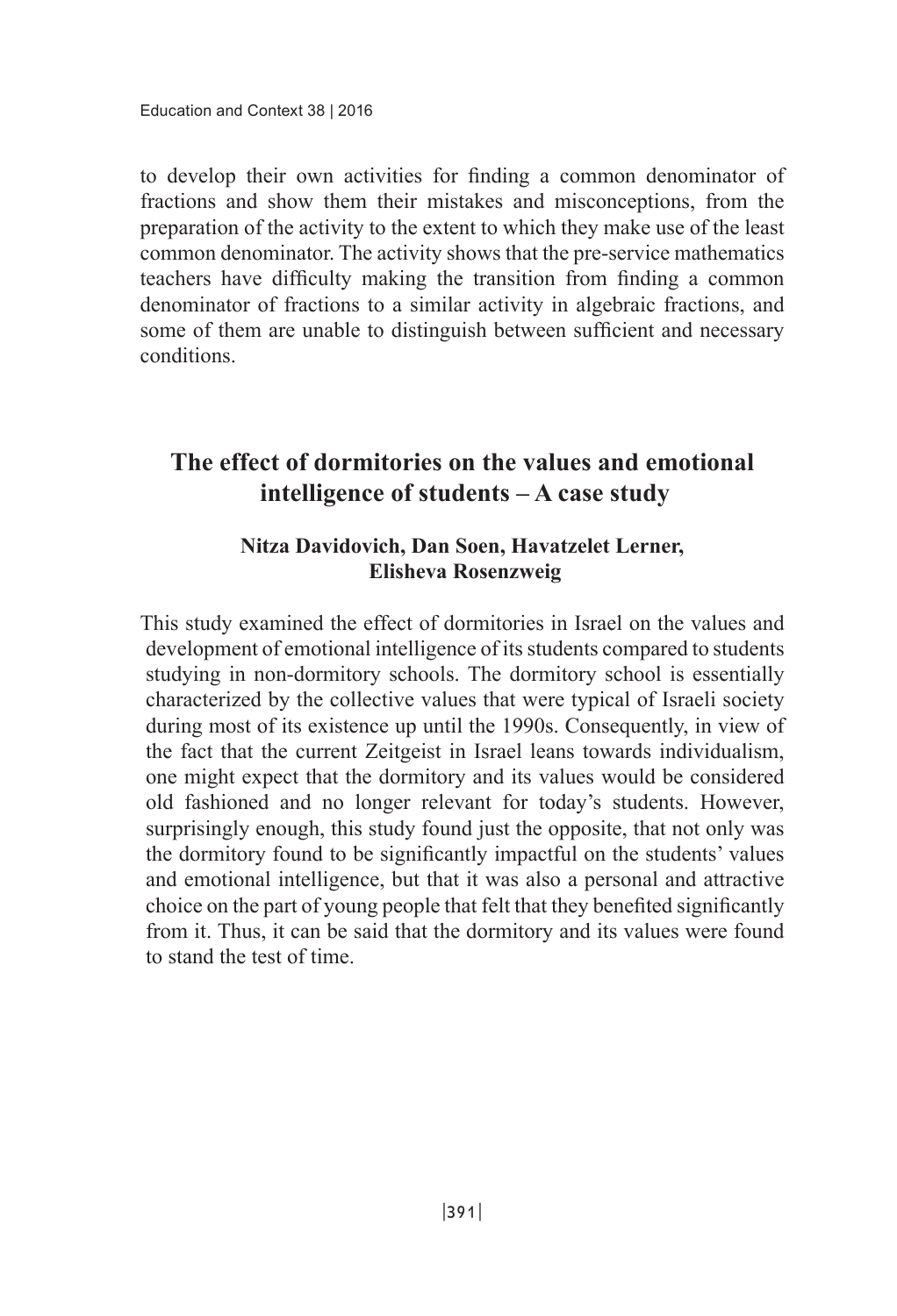# **Body-Movement-Education: On Yehudit Bineter's education to movement**

## **Zohar-Kosh Talila**

This article discusses the educational philosophy of movement developed by Yehudit Bineter, the founder of the Institute for Movement Education in the Kibbutzim College. This educational approach viewed physical movement as a humanistic educational resource and a path to personal development. The article discusses this philosophy and examines the fundamental questions of physical education: "What is educational in physical education" and "What does physical education have to do with education of people?" This educational approach is presented in the article as part of the change in the dichotomous approach to mind-body that occurred in the early 20<sup>th</sup> century and is expressed in a number of areas that involve the body, such as the theater, dance, physical education and the development of movement approaches that focus on fostering physical awareness. Bineter suggested that we understand the role of physical education as an area aimed at empowering a person's self-awareness of their body, while at the same time increasing self-awareness through the body. In this way, Bineter's approach releases physical education from the pursuit of "muscles" and draws it closer to the spirit and to its historical sources in the humanistic education of Athens

# **The common denominator: From common fractions to fractions algebraic**

#### **Ronit Bassan-Cincinatus, Dorit Patkin**

This paper presents a two-stage activity for finding a common denominator of common fractions to algebraic fractions. This activity is designed for pre-service and in-service teachers of the higher primary school and middle school grades and is based on the development of meta-cognitive competence. The aim of the activity was to induce the pre-service teachers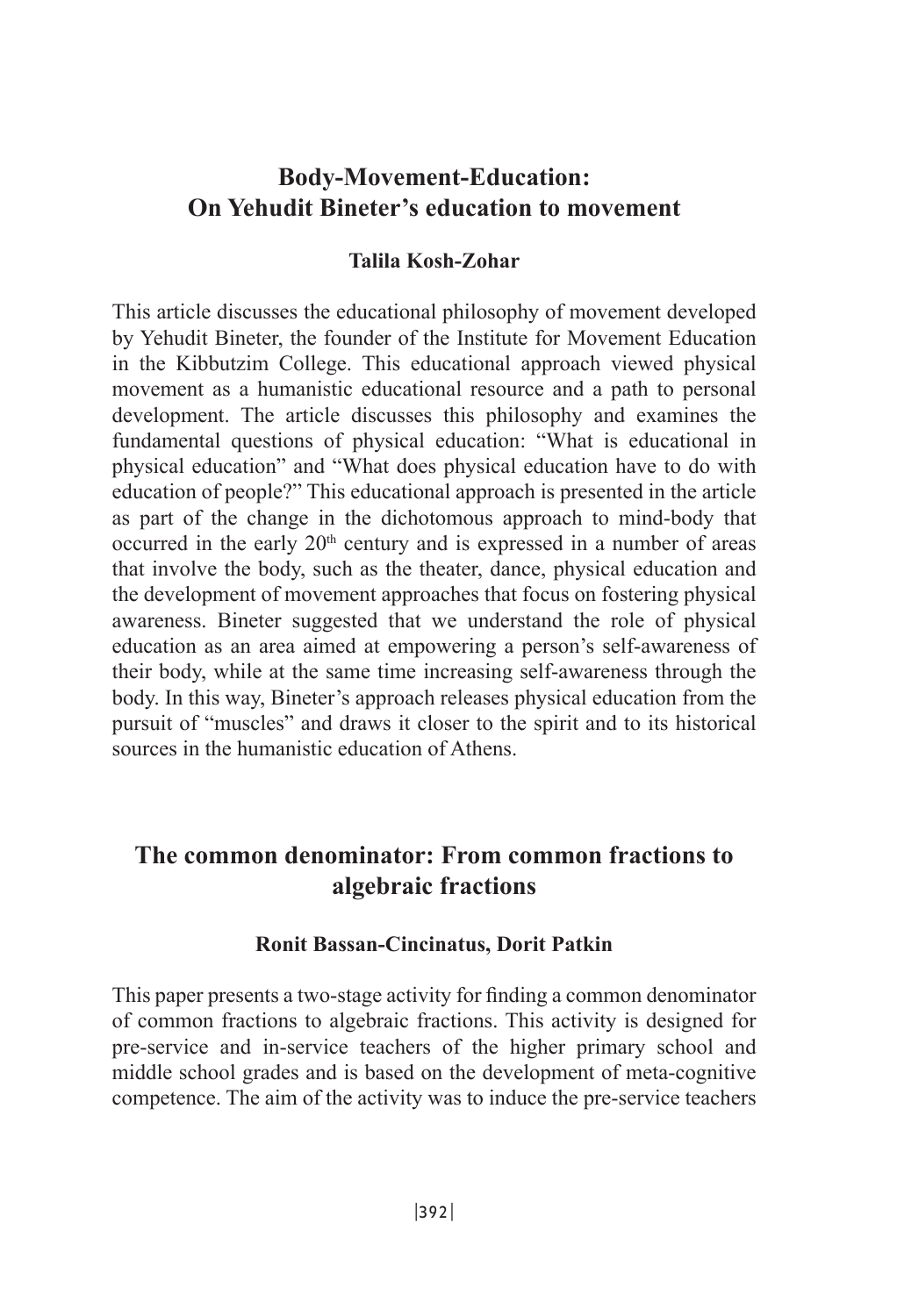# **The survival of Greek and Roman literature**

## **Maayan** Mazor

The Greek and Roman world left behind a great gift: extensive and rich classical literature that is still present today in research and various arts. The survival of Greek and Roman literature occurred thanks to historical processes and technological changes in the history of the book. Happenstance and luck also played a role in the survival of classical literature. The renewed discovery of classical literature during the Renaissance contributed a great deal to the preservation of texts and led to widespread research of ancient manuscripts that continues to this day.

# **On the use of the language of teaching** *learning* meaning in the learning

## **Gutterman Koby**

Meaningful learning starts with meaningful teaching. This type of teaching makes insightful use of language to create success for all the students and lead them in the direction of behavioral and scholastic achievements. The language of teaching relates to the professional use of words, sayings, questions, tone and tempo that enables teachers to change teaching patterns and thereby help the student actively participate in the learning process and develop the thinking and behavioral skills required for learning. The way in which the students hear and interpret the explicit and implicit messages of the language impacts their ability to learn.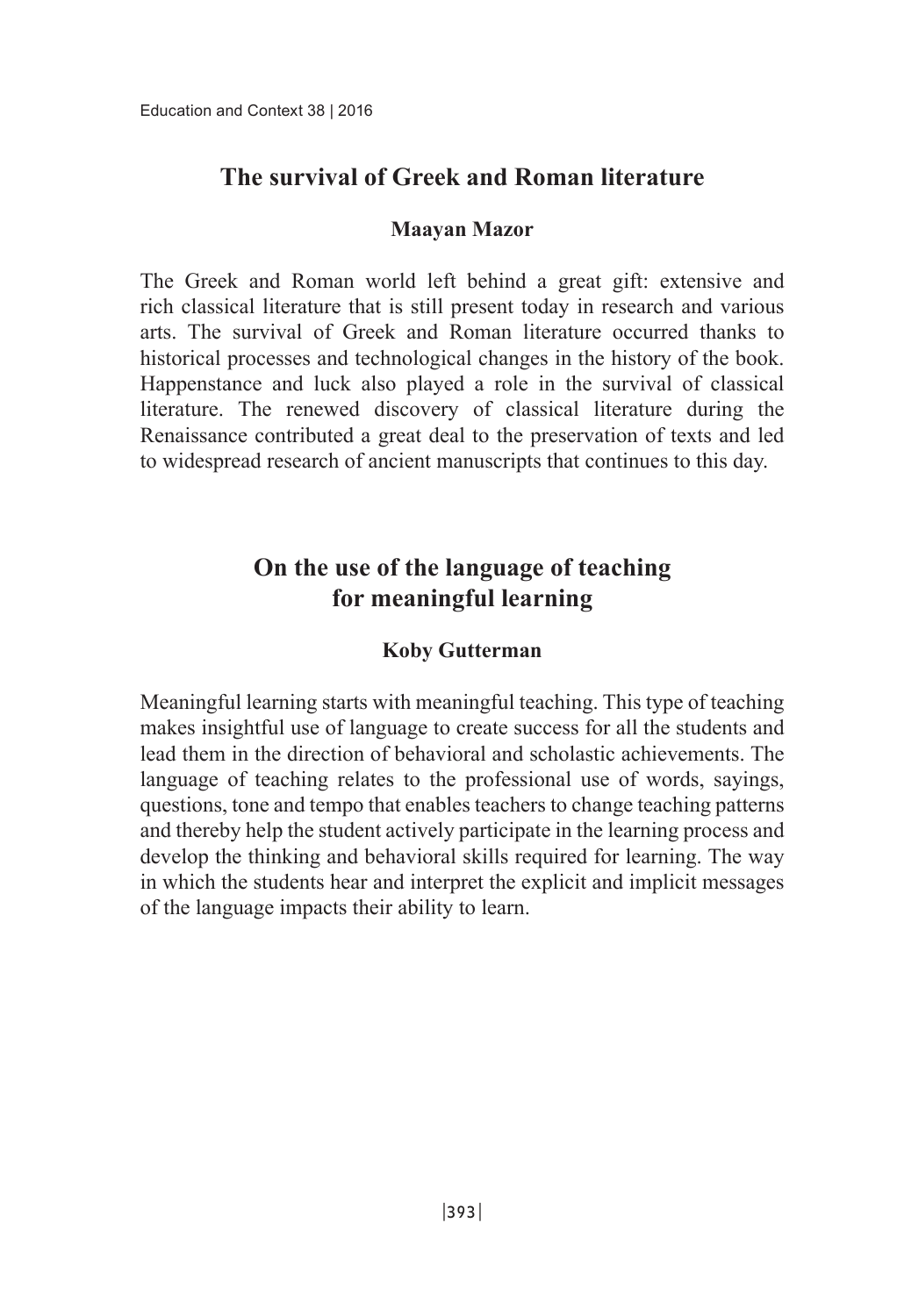ethic of love in such a world. First I will briefly present two ways to constitute this commitment: virtue ethics and the feminist care ethics, both of which are holistic perceptions of people that focus on emotions as a motivation for action. Then the essence of the article will be presented  $$ fulfillment. Two examples of this will be presented: Nietzsche's ethics of the existential approach to creating commitment of this kind through selfgenerosity and friendship and the concept of the "ideal" of "secular grace" (which I developed in my book of this name). I argue that meaning should be given to responsibility in its moral sense as a **broad ethical commitment** that can be called "love"; and that secular commitment to the ethic of love must be based on a holistic perception of humanity, which appeals to both reason and emotions. This commitment requires a rhetorical aspect that I call "critical temptation."

# **James the Just: A Christian martyr taken from the world** of Jewish images

#### **Jonathan Bourgel**

Hegesippus, the Christian chronicler of the early Church, describes in his lost book "Memoirs" the execution of James, the brother of Jesus, a short time before the Roman conquest of Jerusalem. In the description of James, it is said that he earned the epithet *Oblias*. Hegesippus translated the term to mean "protector of the people," although the meaning of this term is still debated among scholars. This article seeks to prove that the source of the epithet Oblias was James's unique power: He managed to delay the destruction of Jerusalem with his prayers and fasts. In other words, James the Oblisas was the true wall of besieged Jerusalem, and his execution by the Pharisees and scribes made it possible for foreign forces to conquer and destroy the city. The figure of Oblias was not unique to Hegesippus's text. Jewish texts following the destruction describe numerous figures with characteristics similar to those of James.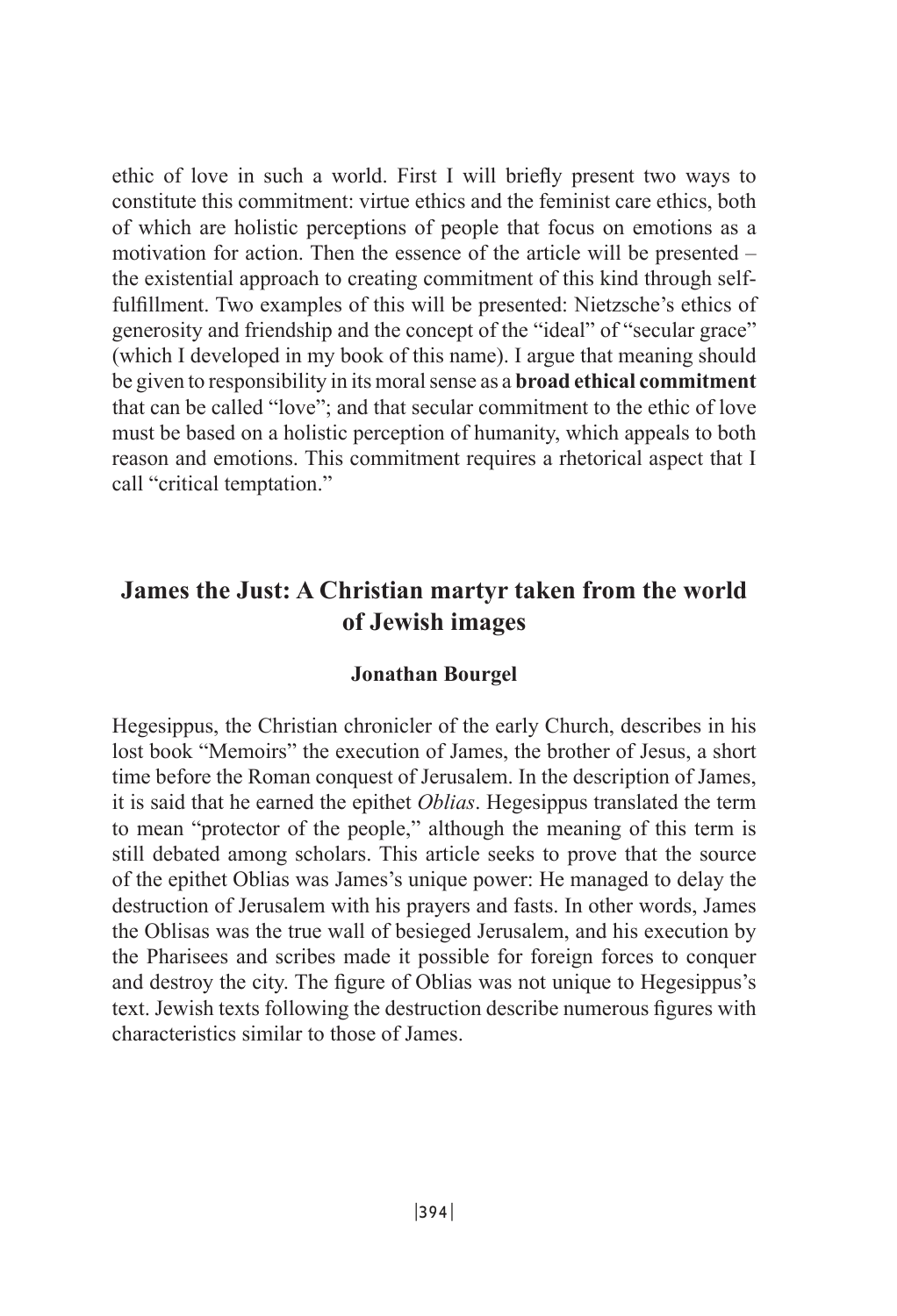well-known historian and theologian, who supported the right of conquest and espoused an iron-fist policy towards the natives, although he had never visited America, and Bartolomé de Las Casas, a Dominican friar and the Bishop of Chiapas for a period, a well-known theologian and historian in his own right, who had lived most of his life in America and vehemently opposed its brutal conquest and the policies of the governor and colonists towards the natives. What did the king plan to do with the outcome of the debate? Did he consider the possibility of abandoning America to its fate were he to be convinced that it was untenable to remain there with a clear conscience? While Carlos I had many doubts, his considerations remain unknown. The junta, made up of eminent 14 theologians and jurists, allocated the debate eight rounds. The debaters appeared before it alone without meeting each other at all during the debate. Covering vast areas of the philosophy, theology, law and history since the days of ancient Israel, Greece and Rome, up to the exploration and conquest of America, the debate the covered every detail of three main issues: the right to conquer America, the right to convert the natives to the Christian faith and the right to exploit them for the colonists' needs, the colonial rule and the crown. This article will address the debate and its arguments as they appeared in detail in the personal book that each of the interlocutors published beforehand. The article will also suggest a number of hypotheses regarding why the debate ultimately remained undecided despite its enormous relevance for the fate of the American natives before they were completely annihilated, and what solution the Spanish kings found to deal with the doubts they harbored.

# **Responsibility** as a commitment to love The ethics of love in a godless world

#### **Dana Freibach-Heifetz**

The point of departure of this article is that it is impossible to guarantee the existence and continuation of human love in a world that is absent a god that commands and enables its existence. Consequently, it is impossible to command the ethic of love in a secular world. This article seeks to contend with one of the greatest challenges in the humanistic-secular philosophy: how to make it possible to constitute and justify a commitment to a secular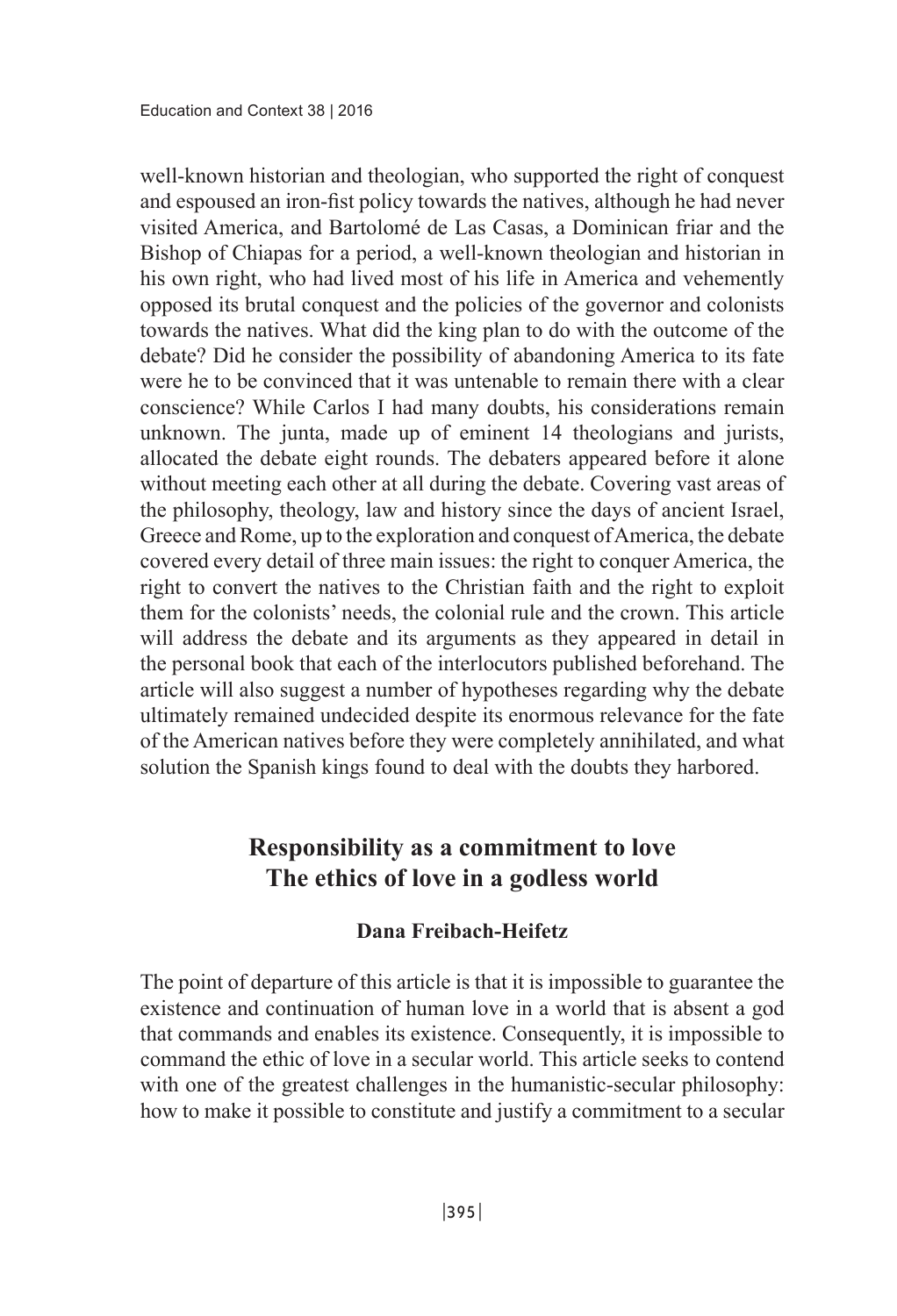# **Abstracts**

## **Why** we cover our eyes when reciting the *Shema* prayer

## **Hanoch Ren-Pazi**

This paper is a contribution to the vast field of research into the *Shema Yisrael* liturgy. It suggests a new method of study by adding the perspective of philosophical phenomenology to the existing body of historical. midrashic and literary research. It presumes that despite many changes over the course of the rite's development, the physical gestures that accompany this rite preserve something of its ancient significance. If *Shema Yisrael* is a declaration of monotheism, phenomenological research reveals the practical application of this rite: entering into the Sinaitic covenant. This paper is focused on a single gesture: covering one's face with one's hands as understood through textual and phenomenological inquiry. This study may serve as an example of the potential contribution of phenomenology to philosophical research in Jewish thought.

# **Between justification and refutation:** The great legal-theological debate between Juan Ginés de **Sepúlveda and Bartolomé de Las Casas about the rights of the American conquest and the proper relationship with its Indian 1550–1551**

#### **Ginzberg Eitan**

Harsh criticism of the Spanish colonists' abusive behavior towards the natives in America and the alarming dwindling of their population produced from the beginning of the Spanish rule of America a long list of royal and papal protective instructions, orders and laws that declared the humanity of the natives and repeatedly demanded that they be treated fairly and with respect. This, however, was to no avail. At the recommendation of the Royal Colonial Council, King Carlos I decided to try something different: to hold a debate in  $1550-1551$  between two of the most trenchant opponents in regard to justification of Spain's control over America and its policies towards the natives. The debaters were Juan Ginés de Sepúlveda, a